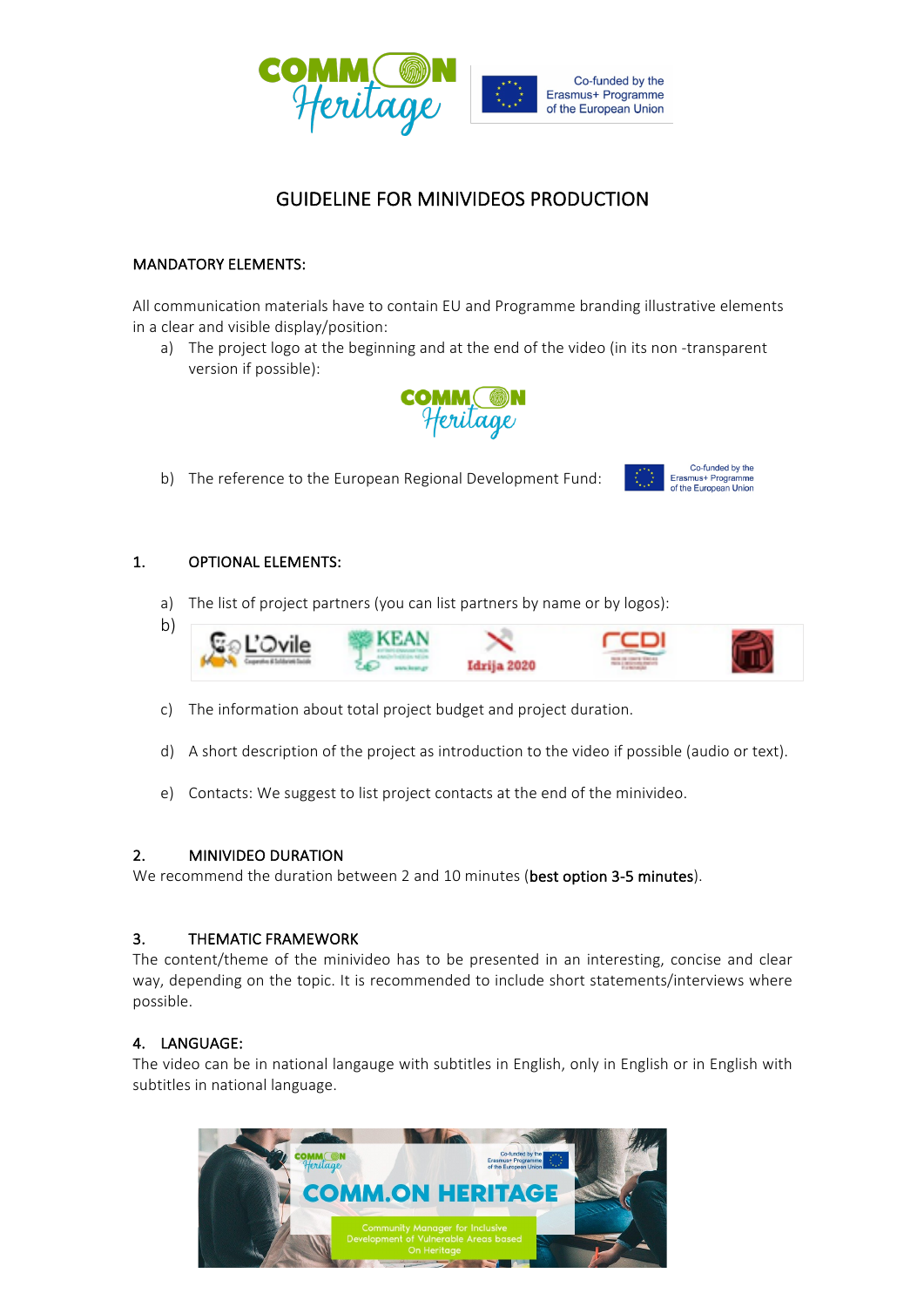

#### IN-HOUSE VIDEOS: SOME TIPS

You don't need to hire a specialist to make a short video, if you don't have the budget to subcontract this task, here's some simple tips to produce your onw video using your smartphone (most tips are applicable if you use a videocamera as well!)

## **BEFORE**

## **The Story First**

- Define your story in one sentence (it may be hard, but try!)
- $\bullet$  Test your story with a colleague
- Ask yourself: Why would I want to watch your video?
- $\bullet$  People love positive stories
- Make a list. People love lists

#### Choose your audience

- In this case you have already a number of stakeholders that are typical of our project
- Identify the main audience.

#### Define your message

- Remember: Emotions move people
- People want to feel connected to your story

#### Structure your story

- Think about making your video dynamic
- Take shots that help you set the context
- Mix images, interviews,
- Mix interviews and voice over (voice on and off screen)

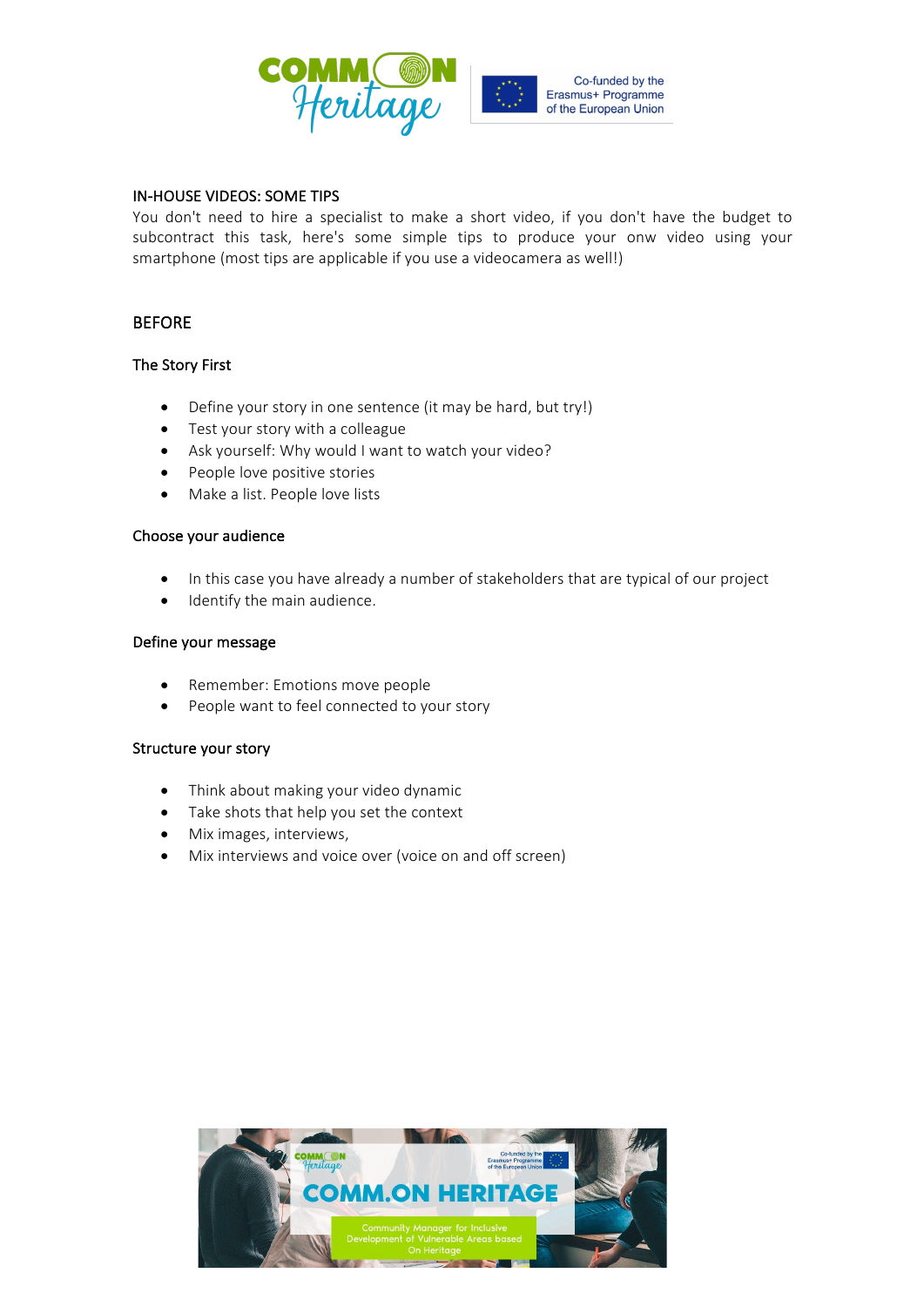

## DURING

## How to hold your telephone



# HORIZONTAL!

## Do's and don'ts

- Make steady shots
- Slow movements  $-$  zooming on the phone is not good!
- Different frames: wide, medium, close
- Be creative: bird's perspective (higher ground), frogs perspective (kneel down)
- One shot at the time

#### Working with light

- Make your subject faces the light source
- Upper and lower light is ugly  $-$  unless you are shooting a horror video!)
- If you don't have a choice with light, move closer to the subject

#### Working with audio

- Get rid of background noise as much as possible
- In interviews: record from a 1 meter distance from the interviewee, unless you have a microphone
- If this is impossible, please look for a better location
- $\bullet$  If this is impossible, don't shoot